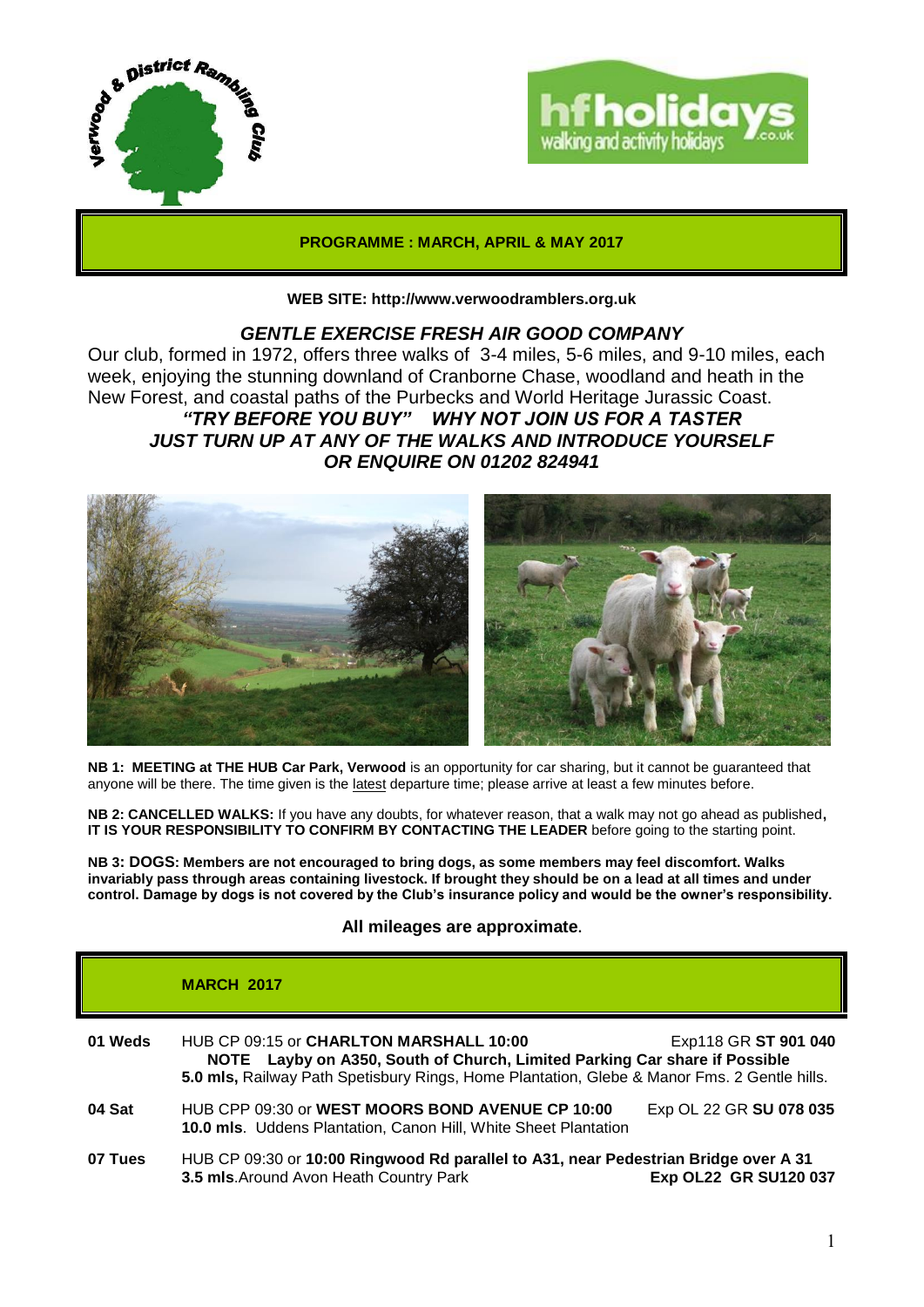- **08 Weds** HUB CP 09:15 or **WINDY CORNER Memorial 10:00 (Ltd Rd Park'g)** Exp118 GR **ST 950 061 6.0 mls**. Bratch Lane, Dean Hill, Manswood, Sheephouse, Hemsworth.
- **10 Fri** HUB CP 09:00 or **BERE REGIS Main CP 10:00 (Off Manor F'm Rd )** Exp 117 GR **SY 847 968 10.0 mls** Black hill, Turners Puddle, Briantspuddle, Affpuddle heath, Tolpuddle. 4 hills, not strenuous, mud very likely.

#### **12 Sun WALK NOT SUBMITTED**

**14 Tues** HUB CP 09:15 or **SOLENT MEADS CP 10:00** Exp OL22 GR **SZ 157 915 (First 2 sections of CP are public, last 2 sections for the Golf Centre Max 3 hours free) 3.4 mls** Solent Meads Golf Course, Southbourne, Double Dykes. Mostly paths, one downward slope, steps up, no stiles.

# **15 Weds WALK NOT SUBMITTED**

- **18 Sat** HUB CP 09:00 or **PIDDLETRENTHIDE RECREATION GRD 10:15** Exp117 **GR SY 706 995 10.0 mls** Doles Ash Fm, Plush Hill, Cross Dykes,Thorncombe Fm, White Lackington Undulating and Hills
- **21 Tues** HUB CP 09:15 or **SOLENT MEADS GOLF Public Area CP 10:00** Exp OL22 GR **SZ158 916 (First 2 sections of CP are public, last 2 sections for the Golf Centre Max 3 hours free) 3.5 mls** Up and around Hengistbury Head
- **22 Weds** HUB CP 09:20 or **MINCHINGTON CROSS 10:00** Exp 118 GR **ST 957 167 5.5 mls** Farnham, Minchington, Woodcutts Pollards Wood. Undulating & 5 or 6 Stiles
- **24 Fri** HUB CP 09:30 or **MARTIN DOWN CP off A 354 10:00** Exp 118 GR **SU 037 201 10.0 mls** Kits Grave, Bowerchalke, Broad Chalke, Church Bottom, Roman Road.
- **26 Sun WALK NOT SUBMITTED**

#### **28 Tues WALK NOT SUBMITTED**

**29 Weds** HUB CP 9.20 or **BROOMY WALK CP 10:00**. Exp OL 22 GR **SU 197 099 5.0 mls**. Broomy Plain, Broomy Inclosure, Black Barrow, Red Shoot Inn.

# **APRIL 2017**

- **01 Sat** HUB CP 9:20 or **THE CROSS KEYS PH CP Mannington 10:00** ExpOL22 **GR SU 062 047 9.4mls** Holt Lodge Farm - Monmouth Ash - Horton/Tower - Ferndown Forest - Crooked Withies.Footpaths through farmland, woodland and heathland. Styles and mud likely.
- **04 Tues** HUB CP 09.20 or **MARTIN CHURCH CP 10.00** Exp OL22 GR **SU 070 195 4.0 mls** A walk out to the North East along tracks via Toyd Farm
- **05 Weds** HUB CP 09:15 or **WINDY CORNER Memorial 10:00 (Ltd Rd Park'g)** Exp118 GR **ST 950 061 5.4 mls**. Hogshead Coppice, Launceston Wood, Bratch Lane.
- **07 Fri** HUB CP 09:00 or **CATHERINES WELL, MILTON ABBAS 10:00**. Exp117 GR **ST 809 022 9.5 mls** Winterbournes Houghton, Strickland & Clenston, moderatel/ strenuous
- **09 Sun WALK NOT SUBMITTED**
- **11 Tues WALK NOT SUBMITTED**
- **12 Weds** HUB CP 09:20 or **BROAD CHALKE CHURCH CP 10:00.** Exp 130 GR **SU 041 254 5mls.** Chalk Pyt Farm, Ox Drove, Compton Down, Chalk Pyt Farm. One long incline, Good views.
- **15 Sat** HUB CP HUB 09:40 or **WOODLANDS PLAYING FIELD 10**:**00** Exp118 GR **SU 051 090 7.0 mls** Hawthorns, North Farm & Horton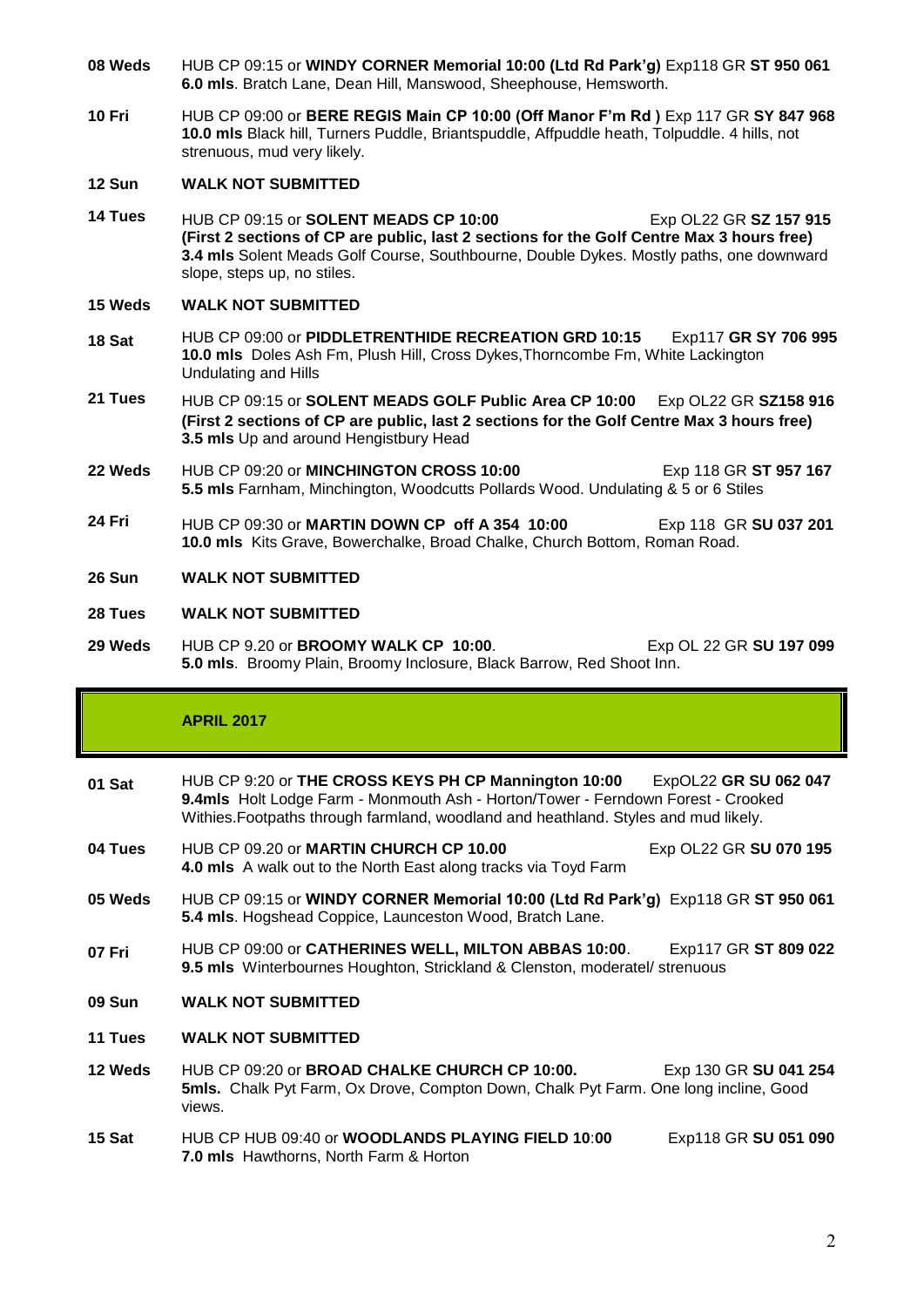**18 Tues** HUB CP 09:20 or **GARSTON/PRIBDEAN WOOD CP 10:00** Exp 118 GR **SU 003 195 (Limited parking Car share if possible)**

**3.0 mls** Upwood, Deanland, Newtown, Shermal Gate Undulating woods and fields.

- **19 Weds** HUB CP 09:15 or **LANGTON ARMS ,TARRANT MONKTON 10:00** Exp 118 GR **ST 944 088 (Consider a Coffee or Drink on return) 5.0 mls** Common Drove, Chetterwood, Horse Down, Turner's Lane
- **21 Fri WALK NOT SUBMITTED**
- **23 Sun WALK NOT SUBMITTED**
- **25 Tues** HUB CP 09:30 or **APPLESLADE CP 10:00** Exp OL22 GR **SU 184 092 3.1 mls** Circular forest walk. Tracks and paths, no stiles. Could be muddy.
- **26 Weds** HUB CP 09.15 or **BREAMORE CHURCH CP 10.00** Exp 130 GR **SU 154 187 5.5 mls** A walk around the Breamore Estate.
- **29 Sat** HUB CP 09:00 or **SOUTH DOWN NT CP(Nth of Ringstead Bay) 10:15** ExpOL15 **SY 759 823 9.5mls** Holworth, Moigns Down, Osmington White Horse, Osmington, coast path to Osmington Mills, Ringstead Bay, Burning Cliff

## **MAY 2017**

| 02 Tues | HUB CP 09:15 or <b>MILKHAM CP 10:00</b><br>3.75 mls Milkham Inclosure and Roe Inclosure - mainly on cycle tracks but some paths that<br>may be muddy.                                                                          | Exp OL22 SU 217 102    |
|---------|--------------------------------------------------------------------------------------------------------------------------------------------------------------------------------------------------------------------------------|------------------------|
| 03 Weds | HUB CP 09:20 or GUSSAGE ALL SAINTS C'CH 10:00 (Roadside) Exp 118 GR ST 999 108<br>5.3mls Easy Walk via Gussage borehole, Ackling Dyke, Gussage Hill, Harley Gap, Dancing<br>Drove Tenantry Down no stiles, couple of inclines. |                        |
| 05 Fri  | HUB CP CP 09:25 or ABBOTS WELL CP 10:00<br>8.8 mls Hampton Ridge, Pitts Wood, Godshill, and Stucton. Mainly forest tracks, footpaths,<br>stiles, streams to cross. Could be muddy.                                             | Exp OL22 GR SU 177 128 |
| 07 Sun  | HUB CP 09:25 or BURLEY CP (opp cricket ground) 10:00<br>5.5 mls Wilverley Inclosure and Bisterne, some road walking                                                                                                            | Exp OL22 GR SU 213 030 |
| 09 Tues | HUB CP 09:15 or PAMPHILL GREEN CP 10:00<br>3.0 mls Pamphill, All Fools Lane, Cowgrove                                                                                                                                          | Exp 118. GR ST 990 007 |
| 10 Weds | HUB CP 9:30 or ROCKFORD COMMON CP 10:00<br>5.0 mls Forest Circular. Some slopes and mud possible                                                                                                                               | Exp.OL22 GR SU164 083  |
| 13 Sat  | HUB CP 09:30 or CRANBORNE GARDEN CTR (at top end) 10:00<br>Exp118 GR ST 913 178<br>(Consider a coffee or Drink on return. Car share if possible)<br>7.0 mls Castle Hill - Edmonsham, Boys Wood. Stiles and Mud possible        |                        |
| 16 Tues | <b>WALK NOT SUBMITTED</b>                                                                                                                                                                                                      |                        |
| 17 Weds | HUB CP 09:15 or LONGSLADE VIEW CP 10:00<br>5.6 mls Wilverley Plain, Wootton Bridge, Set Thorns                                                                                                                                 | Exp OL22 GR SZ 279 999 |
| 19 Fri  | HUB CP 09:15 or GREENACRES FARM 10:00 (Of f A354 In Lane) Exp 130 GR SU 103 236<br>9.5 mls Old Blandford Rd, Stratford Tony, Throop Down, Little Toyd Down, Grims Lodge Fm.                                                    |                        |
| 21 Sun  | HUB CP 09:15 or COMPTON ABBAS AIRFIELD CP 10:15<br>6/7 mls - Compton Abbas, Fontmell Down & Melbury Hill. - undulating!.                                                                                                       | Exp 118 GR ST 890 185  |
| 23 Tues | HUB CP 09:15 or FARNHAM 10:00 In Road, Side of Museum<br>Exp118 GR ST 959 151<br>3.5 mls Jubilee trail Chettle & New Town,. Via Fields and Lanes ,1 stile & very gentle inclines.                                              |                        |
| 24 Weds | <b>WALK NOT SUBMITTED</b>                                                                                                                                                                                                      |                        |